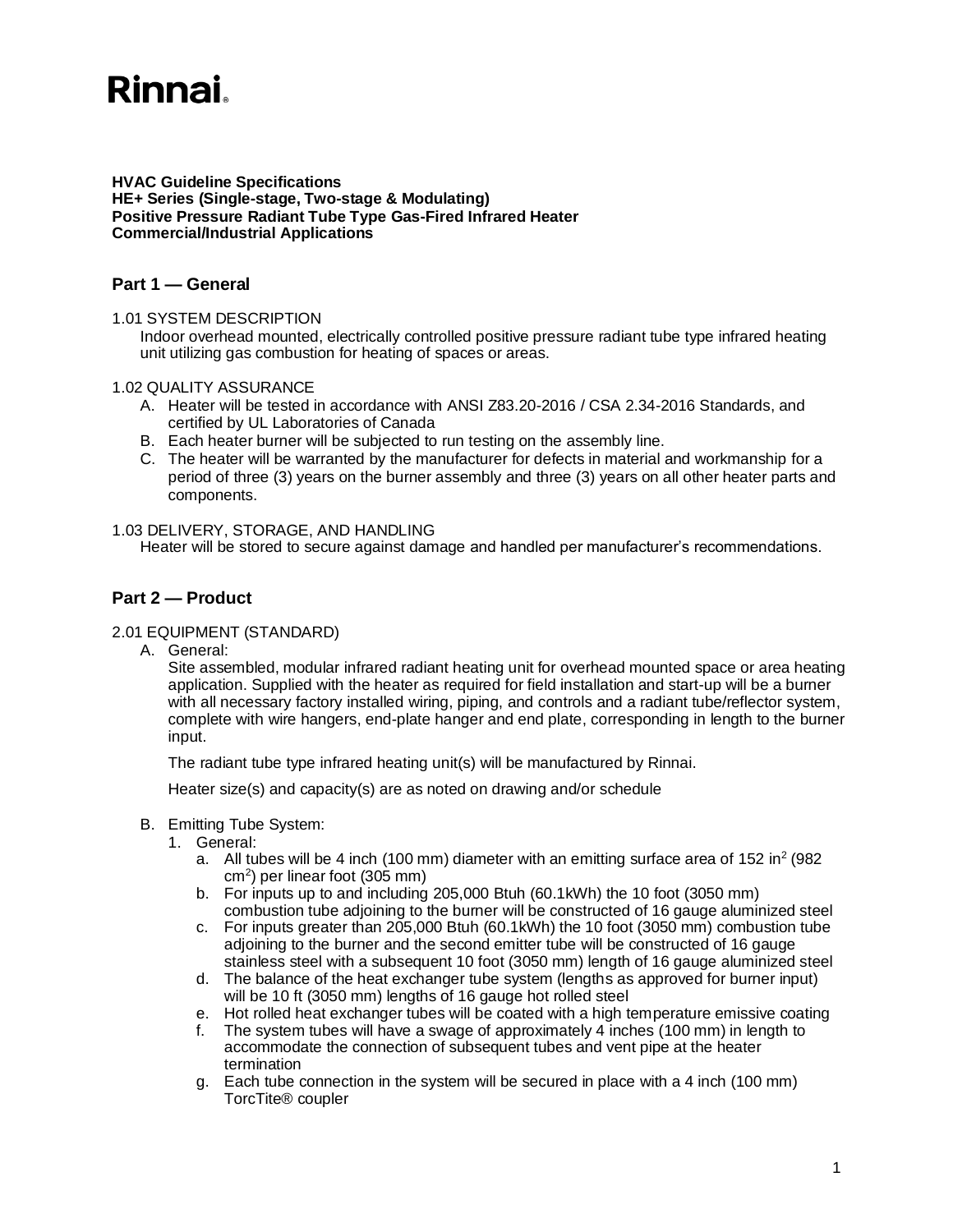- h. For burner inputs of 225,000 Btuh (66 kWh) and 250,000 Btuh (73.26 kWh) a special coupling system will be used for securing the connection of the combustion chamber tube to the first & second heat exchangers tube as indicated in the Installation and Owners Manual
- C. Reflector Shield System:
	- 1. General:
		- a. Reflector shields will be constructed of high grade steel with a heat and corrosion resistant hot-bonded aluminum-silicon alloy coating.
		- b. The reflector system will enclose the emitting tube system on the top and two sides and extend 1-5/8 " (41mm) below the bottom surface of the tube system to entrap convection heat around the tube system, thereby increasing overall tube temperature and infrared heat emission
- D. Tube/Reflector Suspension System:
	- 1. General:
		- a. The tube/reflector system will have aluminized-steel sheet metal end caps at each end of the system to act as hanging brackets that will support the system and minimize the escape of entrapped convection heat
		- b. The tube/reflector system will have two wire hangers for each tube, except for the first tube there is one wire hanger and an End-plate hanger. It allows free passage of entrapped convection heat along the length of the system to promote more uniform heat from end to end
		- c. The tube/reflector end caps and hangers will enable suspension of the system so that the reflector shields can be oriented about the short axis of the system at a fixed angle between 0° to 45° as indicated on the drawings
		- d. The entire tube/reflector system will be suspended from the structure as indicated in the Installation and Owner's Manual or as specified in the drawings and/or schedule
- E. Burner:
	- 1. General:
		- a. The burner will have a ECM brushless blower to create a positive pressure system
		- b. The Modulating Burner will have a Controller which will provide a PWM output to control the blower speed and a constant current up to 250mA to the modulating valve to vary the manifold pressure
		- c. The blower speed and the manifold pressure of the modulating valve will vary continuously responding to the 2 to 10VDC from a modulating thermostat
		- d. The Controller will have on-board 10VDC available to manually vary the input using a potentiometer
		- e. The parameters of the Controller on the Modulating Burner will be factory set for NG and LP fuel for required input BTUH
		- f. The fuel conversion in the field will be done by changing the main orifice and plugging a jumper on the Controller as described on the fuel conversion instructions
		- g. The blower will provide combustion air flow directly to the burner assembly so that electronic burner components are isolated from the air flow
		- h. The blower will be fitted with a 4 inch (100 mm) diameter collar in case site conditions warrant connection of outside combustion air
		- i. The burner will operate on either natural gas or propane gas
		- j. The burner will utilize a burner cup with primary air control and creates a very long, laminar and axially straight flame.
		- k. The combustion Chamber is 4" (100 mm) diameter with Access Cover to easily access burner -cup and the orifice
		- l. The burner will be housed in a pre-painted sheet metal protective cabinet
		- m. The burner cabinet will be of a 'clam-shell' design that opens downward on a hinge to provide service access to all burner components
		- n. The burner will operate with the housing cabinet in the 'open' service position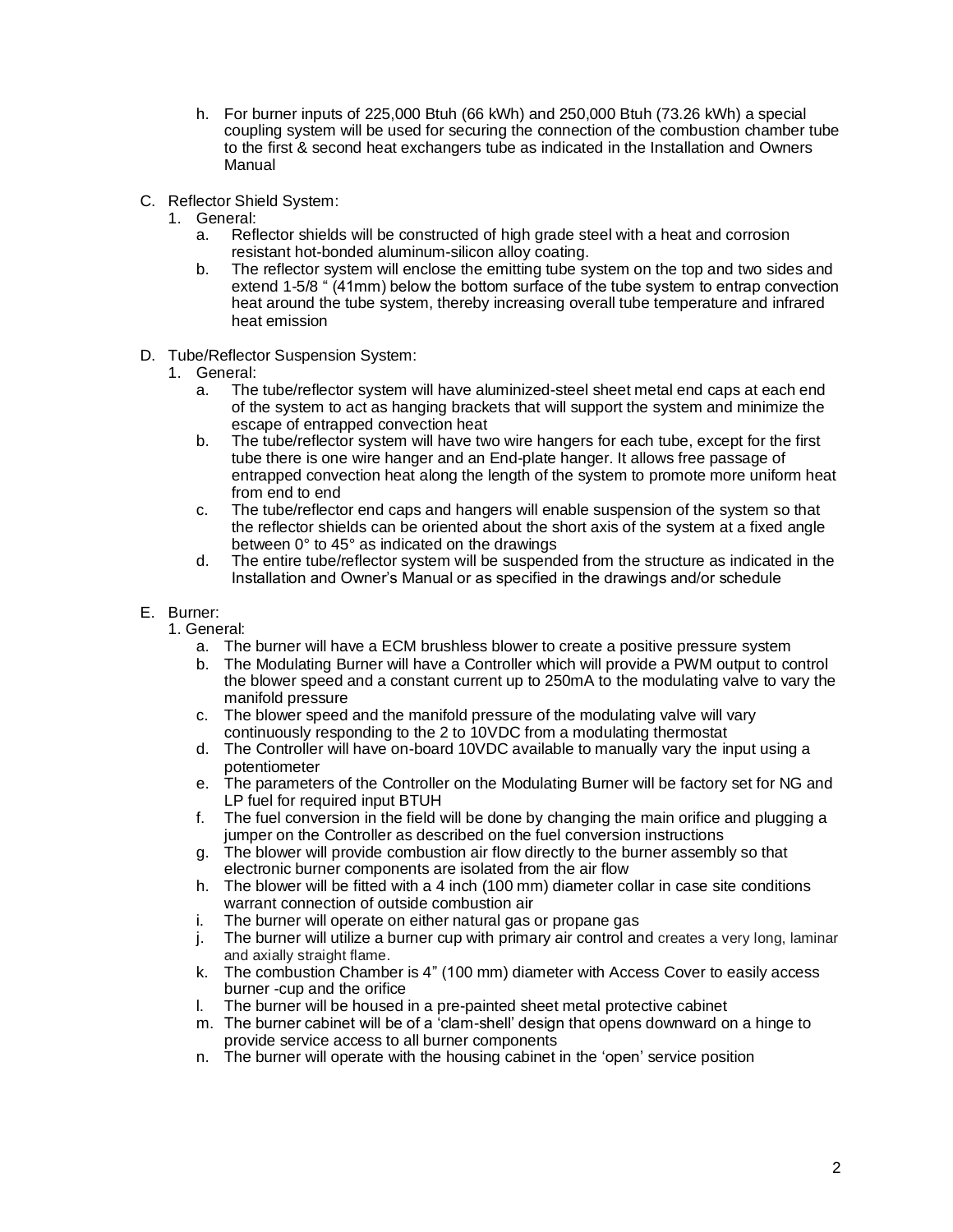## F. Controls and Safeties:

- 1. General:
	- a. Electrical Rating: The burner will operate on a 115Vac, 60Hz electrical supply with a current rating of no less than 1.5A at 115Vac
	- b. Heater gas and ignition controls will be readily accessible for servicing.
	- c. The burner will have solid state direct spark ignition and flame sensor control that is dedicated to secure the operation of the burner
- 2. Ignition and Flame Control:
	- a. To complete the direct spark ignition system the burner will incorporate a gas control and 24Vac transformer
	- b. Burner will be complete with a low voltage (24Vac), solid state direct spark ignition and ionization flame sensing control module that will provide a 45 second pre-ignition purge of the system by the blower. Electrical Rating: 24Vac, 60Hz with current rating of 0.2A at 24Vac
	- c. Burner will be complete with an igniter/sensor to provide spark ignition and flame sensing.
	- d. The ionization module will sense the presence of main burner flame and discontinue spark ignition. If the burner fails to ignite within the trial-for-ignition period, the ignition module will try 3 times with 30 seconds inter-purge. After that flame control will go into safety lockout. It will begin the sequence again in 60 minutes. Reset of the control is manually done from the thermostat too.
	- e. The ionization module will check for a false flame condition (short to ground) and lock out if a false flame condition is present.
	- f. The ignition module will have a 15 second trial-for-ignition period
	- g. The ignition module will open the main gas valve and generate 25,000 volts at the spark igniter for direct ignition of the burner.
	- h. On a loss of burner flame the ignition sequence goes in to recycle mode. Safety lockout occurs if flame is not reestablished within the three trial-for-ignition. Reset of the control is manually done from the thermostat or electrical supply.
- 3. Gas Control:
	- a. Heater will be complete with a direct ignition gas control with a manual valve, two automatic operators, and a pressure regulator
	- Electrical Rating: 24Vac, 60Hz; draw 0.5A with both operators energized b. The gas control will have an inlet pressure tap and an outlet pressure tap to facilitate
	- measurement of gas supply and manifold pressures during servicing.
	- c. Heater will be complete with a ½" pipe nipple for connection to the gas supply.
- 4. Heater Temperature Control:
	- a. Burner will be complete with an inducer blower relay built in the ignition module. An optional thermostat of 120VAC can be connected to the main 120VAC power line or a 24Vac thermostat to TR & TW of the terminal block of the burner
	- b. If multiple heaters are to be controlled in a zone by a single 24Vac thermostat, 24VAC relays will be installed from  $2<sup>nd</sup>$  burner onwards, detailed as per the wiring diagram in the manual
	- c. Space Heating: Each heater zone will be controlled by a 24 Vac infrared set-back thermostat, or other 24 Vac or 120Vac thermostat as supplied by the manufacturer
- 5. Safety Controls:
	- a. Burner will be complete with a differential pressure switch in the ignition system electrical circuit that will close upon proving a sufficient supply of combustion air from the blower and will open upon pressure resulting from a blocked flue condition in the tube system or insufficient blower pressure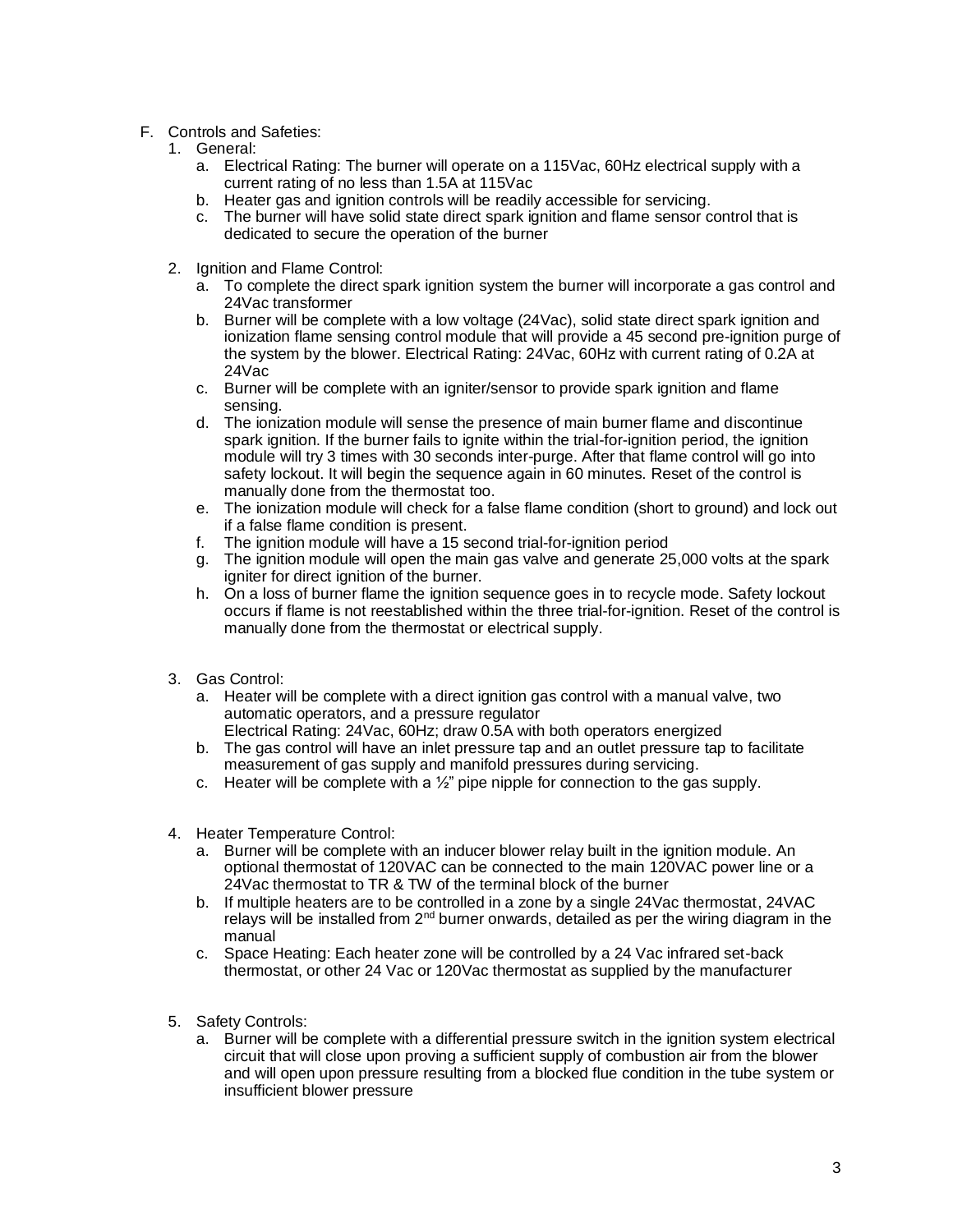- G. Exhaust Requirements:
	- a. Direct Vented gas fired infrared heating system installation will comply with the manufacturer's installation instructions, the current National Natural Gas and Propane Installation Code and all applicable local codes using:
		- i. A 4 inch (100 mm) vent pipe of a gauge prescribed by national and/or local codes
		- ii. Two heaters may be common vented using a 4 inch  $\times$  4 inch by 6 inch (100 mm  $\times$ 100 mm x 150 mm) vent tee as supplied by the manufacturer; common vented heaters will be controlled by one common thermostat
	- b. Indirect Vented Installation in Canada:
		- i. Gas fired infrared radiant heating system installation will comply with the manufacturer's installation instructions, the current national Natural Gas and Propane Installation Code B149.1 and all applicable local codes.
		- ii. The gas fired infrared radiant heating system will be provided with mechanical ventilation at a rate of 300 cfm for each 100,000 Btuh system input or fraction thereof. The ventilation system will be interlocked so that any reduction of the ventilation rate will cause the shutdown of the interlocked heater or group of heaters.
	- c. Indirect Vented Installation in the USA:
		- i. Gas fired infrared radiant heating system installation will comply with the manufacturer's installation instructions, the current National Fuel Gas Code, ANSI 223.1 standards, and all applicable local codes.
		- ii. Natural or mechanical exhaust will be provided for the gas fired infrared radiant heating system at a rate of 4 cfm for every 1,000 Btuh of natural gas system input, or at a rate of 5 cfm for every 1,000 Btuh of propane gas system input.
- H. Electrical Requirements:
	- a. Power supply wiring (115Vac, 60Hz, with a current rating of no less than 1.5A at 115Vac) will connect to the heater as per the wiring diagram in the manual supplied by the manufacturer.

## **Part 3 — Performance**

## **3.01 Combustion**

Heater will ensure controlled combustion with complete conversion of fuel and clean combustion with resultant combustion products  $C_0$ , H<sub>2</sub>O, O<sub>2</sub> and N<sub>2</sub> and will produce a limited volume of noxious component & AFCO (< 350 ppm)

## **3.02 Safety**

- a. Clearances to combustibles in all directions will be defined individually per heater model in the Installation and Owner's Manual as certified by UL Laboratories of Canada
- b. Clearance to combustibles for horizontal or angle mounting as certified by UL Laboratories of Canada will not exceed those listed in the Installation and Owner's Manual for the Rinnai model HE+ Series.

## **3.03 System Efficiency / Energy Consumption**

System efficiency and annual energy consumption of heating systems of heaters of this type and comparison to other heating systems will be calculated acc. prEN 15316 to fulfil the requirements of the EPBD (Energy Performance of Building Directive).

# **Part 4 — Accessories / Ancillaries**

## **4.01 Temperature Control: Space Heating**

A. GENERAL

Infrared Setback Thermostat will sense both infrared radiant temperature and ambient temperature to realize accurate comfort control. The setback feature will automatically reduce